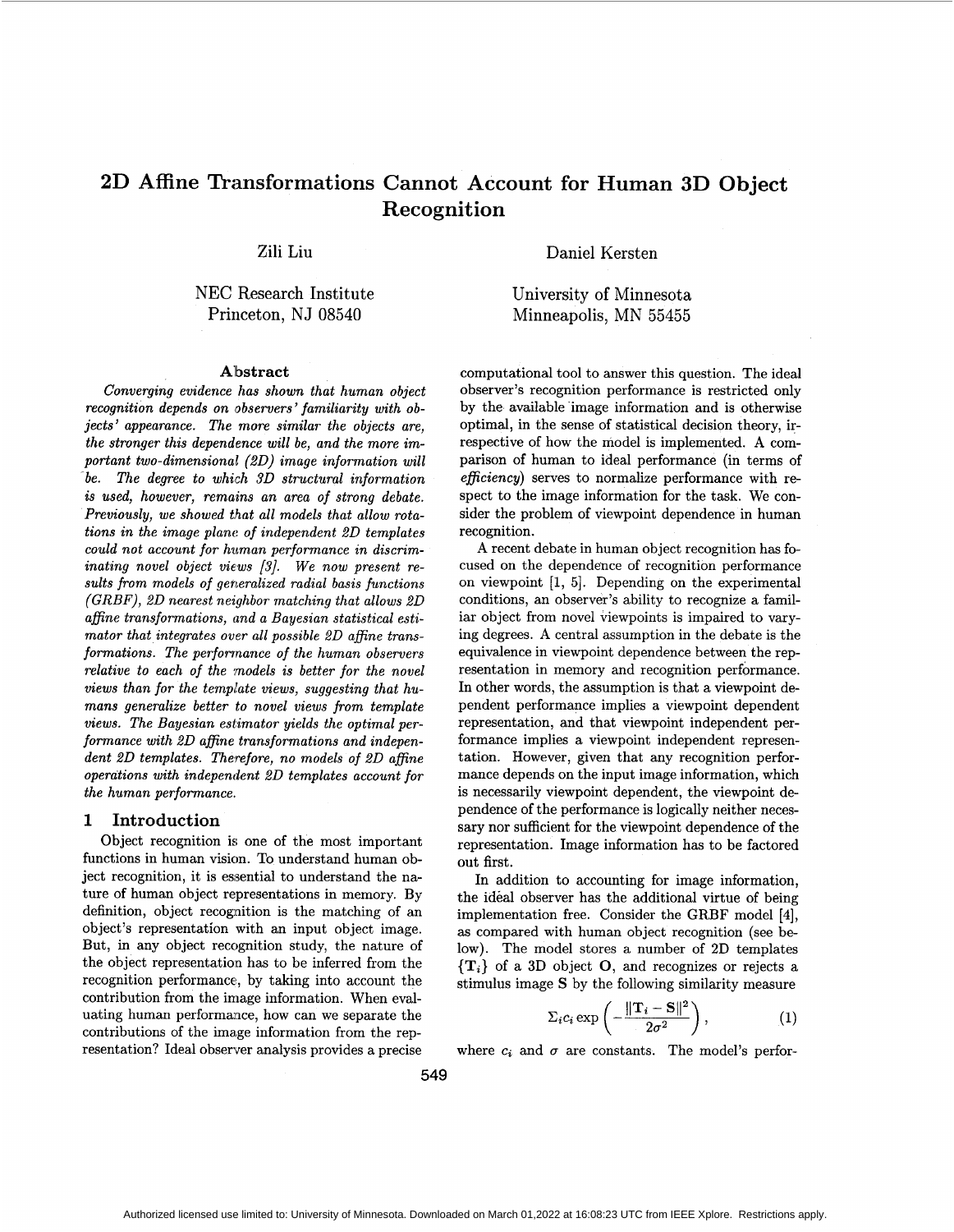mance as a function of viewpoint parallels that of human observers. This observation has led to the conclusion that the human visual system may indeed, as does the model, use 2D stored views with GRBF interpolation to recognize 3D objects [2]. Such a conclusion, however, overlooks implementational constraints in the model, because the model's performance also depends on its implementations. Conceivably, a model with some 3D information of the objects can also mimic human performance, so long as it is appropriately implemented. There are typically too many possible models that can produce the same pattern of results.

In contrast, an ideal observer computes the optimal performance that is only limited by the stimulus information and the task. A constrained ideal is also limited by explicitly specified assumptions (e.g. a class of matching operations). It therefore yields the best possible performance among the class of models with the same stimulus input and assumptions. In this paper, we are particularly interested in constrained ideal observers that are restricted in functionally significant aspects (e.g., a 2D ideal observer that stores independent 2D templates and has access only to 2D affine transformations). The key idea is that a constrained ideal observer is the best in its class. So if humans outperform this ideal observer, they must have used more than what is available to the ideal. The conclusion that follows is strong: not only does the constrained ideal fail to account for human performance, but all implementations of it are also falsified as models of human recognition.

A crucial question in object recognition is the extent to which human observers model the geometric variation in images due to the projection of a 3D object onto a 2D image. At one extreme, we have shown that any model that compares the image to independent views (even if we allow for 2D rigid transformations of the input image) is insufficient to account for human performance **[3].** At the other extreme, it is unlikely that variation is modeled in terms of rigid transformation of a 3D object template in memory. A possible intermediate solution is to match the input image to stored views, subject to 2D affine deformations. This is reasonable because, 2D affine transformations can capture a wider range of viewing conditions than 2D rigid transformations can.

In this study, we test whether any model limited to the independent comparison of 2D views, but with 2D affine flexibility, is sufficient to account for viewpoint dependence in human recognition. In the following section, we first define our experimental task.

in which the computational models yield the provably best possible performance under their specified conditions. We then review the 2D ideal observer and GRBF model derived in [3], and the 2D affine nearest neighbor model in [6]. Our principal theoretical result is a closed-form solution of a Bayesian 2D affine ideal observer. We then compare human performance with the 2D affine ideal model, as well as the other three models. In particular, if humans can classify novel views of an object better than the 2D affine ideal, then our human observers must have used more information than that embodied by that ideal.

## **2** The observers

Let us first define the task. An observer looks at the 2D images of a 3D wire frame object from a number of viewpoints. These images will be called templates **{T,}.** Then two distorted copies of the original 3D object are displayed. They are obtained by adding 3D Gaussian positional noise (i.i.d.) to the vertices of the original object. One distorted object is called the target, whose Gaussian noise has a constant variance. The other is the distractor, whose noise has a larger variance. The two objects are displayed from the same viewpoint in parallel projection, which is either from one of the template views, or a novel view due to 3D rotation. The task is to choose the one that is more similar to the original object. The observer's performance is measured by the variance (threshold) that gives rise to 75% correct performance.

Assume that the models are restricted to 2D transformations of the image, and cannot reconstruct the 3D structure of the object from its independent templates  $\{T_i\}$ . Assume also that the prior probability  $p(\mathbf{T}_i)$  is constant. Let us represent **S** and  $\mathbf{T}_i$  by their  $(x, y)$  vertex coordinates:  $(X \ Y)^T$ , where

$$
\mathbf{X} = (x^1, x^2, \dots, x^n), \mathbf{Y} = (y^1, y^2, \dots, y^n).
$$
 (2)

We assume that the correspondence between  $S$  and  $T_i$ is solved up to a reflection ambiguity, which is equivalent to an additional template:

$$
\mathbf{T}_{i}^{r} = \left( \begin{array}{cc} \mathbf{X}^{r} & \mathbf{Y}^{r} \end{array} \right)^{T}, \tag{3}
$$

$$
\mathbf{X}^r = (x^n, \dots, x^2, x^1), \mathbf{Y}^r = (y^n, \dots, y^2, y^1).
$$
 (4)

We still denote the template set as  $\{T_i\}$ . Therefore,

$$
p(\mathbf{S}|\mathbf{O}) = \Sigma p(\mathbf{S}|\mathbf{T}_i)p(\mathbf{T}_i). \tag{5}
$$

In what follows, we will compute  $p(S|T_i)p(T_i)$ , with the assumption that

$$
\mathbf{S} = \mathcal{F}(\mathbf{T}_i) + \mathbf{N}(\mathbf{0}, \sigma \mathbf{I}_{2n}), \qquad (6)
$$

*550*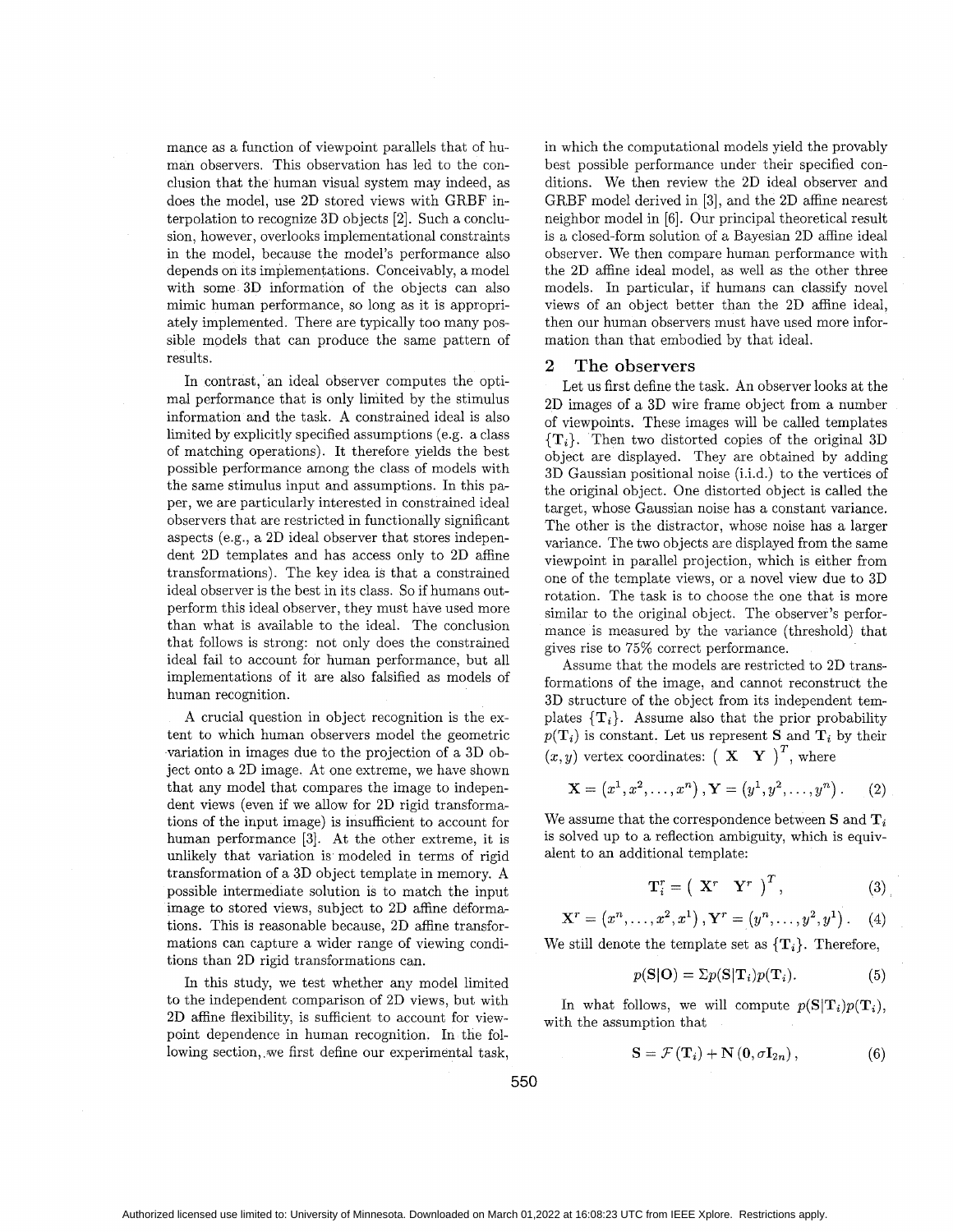where N is the Gaussian distribution,  $I_{2n}$  the  $2n \times 2n$ identity matrix, and  $\mathcal F$  a 2D transformation. For the 2D ideal observer, *T* is a rigid 2D rotation. For the GRBF model,  $F$  assigns a linear coefficient to each template  $\mathbf{T}_i$ , in addition to a 2D rotation. For the 2D affine nearest neighbor model,  $F$  represents the 2D affine transformation that minimizes  $||S - T_i||^2$ . For the 2D affine ideal observer, *T* represents all possible 2D affine transformations applicable to  $\mathbf{T}_i$ .

#### **2.1 The 2D ideal observer**

The templates are the original 2D images, their mirror reflections, and 2D rotations (in angle  $\phi$ ) in the image plane. Assume that the stimulus *S* is generated by adding Gaussian noise to a template, the probability *p(SI0)* is an integration over all templates **[3]:** 

$$
\Sigma p(\mathbf{S}|\mathbf{T}_i)p(\mathbf{T}_i) \propto \Sigma \int d\phi \exp\left(-\frac{\|\mathbf{S}-\mathbf{T}_i(\phi)\|^2}{2\sigma^2}\right). \tag{7}
$$

### 2.2 The GRBF model

ideal observer does. Its training requires that The model has the same template set as the 2D

$$
\Sigma_i \int_0^{2\pi} d\phi c_i(\phi) N(||\mathbf{T}_j - \mathbf{T}_i(\phi)||, \sigma) = 1, j = 1, \dots,
$$
\n(8)

with which  ${c_i}$  can be obtained optimally using singular value decomposition. When a pair of new stimuli **{S}** are presented, the optimal decision is to choose the one that is closer to the learned prototype, in other words, the one with a smaller value of

$$
\|1 - \Sigma \int_0^{2\pi} d\phi c_i(\phi) \exp\left(-\frac{\|\mathbf{S} - \mathbf{T}_i(\phi)\|^2}{2\sigma^2}\right) \|.\tag{9}
$$

### **2.3 The 2D affine nearest neighbor model**

It has been proved in *[6]* that the smallest Euclidean lowed a 2D affine transformation,

distance 
$$
D(S, T)
$$
 between S and T is, when T is allowed a 2D affine transformation,  
\n
$$
S \rightarrow \frac{S}{\|S\|}, T \rightarrow \frac{T}{\|T\|}, D^2(S, T) = 1 - \frac{\text{tr}(S^+S \cdot T^T T)}{\|T\|^2},
$$
\n(10)

 $\text{where } \textit{tr} \text{ stands for } \textit{trace}, \text{ and } \textbf{S}^+ = \textbf{S}^T(\textbf{S}\textbf{S}^T)^{-1}. \ \ \text{The}$ optimal strategy, therefore, is to choose the **S** that gives rise to the larger of  $\Sigma \exp(-D^2(S, T_i)/2\sigma^2)$ , or the smaller of  $\Sigma D^2(\mathbf{S}, \mathbf{T}_i)$ . (Both measures will be used and the results from the better one will be reported.)

#### **2.4 The 2D affine ideal observer**

We now calculate the Bayesian probability by assuming that the prior probability distribution of the 2D affine transformation, which is applied to the template  $\mathbf{T}_i$ .

$$
\mathbf{AT} + \mathbf{T_r} = \left(\begin{array}{cc} a & b \\ c & d \end{array}\right) \mathbf{T}_i + \left(\begin{array}{ccc} t_x & \dots & t_x \\ t_y & \dots & t_y \end{array}\right), \quad (11)
$$

obeys a Gaussian distribution  $N(X_0, \gamma I_6)$ , where  $X_0$ is the identity transformation

$$
\mathbf{X}_0 = (a, b, c, d, t_x, t_y)^T = (1, 0, 0, 1, 0, 0)^T. \tag{12}
$$

$$
\Sigma p(\mathbf{S}|\mathbf{T}_i) = \Sigma \int d\boldsymbol{a} d\boldsymbol{b} d\boldsymbol{c} d\boldsymbol{d} d\boldsymbol{t}_x dt_y \tag{13}
$$

$$
\exp\left(-\frac{\|\mathbf{A}\mathbf{T}_i+\mathbf{T}_r-\mathbf{S}\|^2}{2\sigma^2}\right) \tag{14}
$$

$$
= \sum \frac{\exp \left({\rm tr}\left({\bf K}_i^T {\bf Q}_i \left({\bf Q}_i'\right)^{-1} {\bf Q}_i {\bf K}_i\right) / 2 \sigma^2\right)}{C(n, \sigma, \gamma) det\left({\bf Q}_i'\right)} (15)
$$

where  $C(n, \sigma, \gamma)$  is a function of *n*,  $\sigma$ ,  $\gamma$ ;

$$
Q' = Q + \gamma^{-2}I_2, Q = \begin{pmatrix} X_T \cdot X_T & X_T \cdot Y_T \\ Y_T \cdot X_T & Y_T \cdot Y_T \end{pmatrix},
$$
  
\n
$$
QK = \begin{pmatrix} X_T \cdot X_S & Y_T \cdot X_S \\ X_T \cdot Y_S & Y_T \cdot Y_S \end{pmatrix} + \gamma^{-2}I_2.
$$
 (17)

The free parameters are  $\gamma$  and the number of 2D rotated copies for each  $\mathbf{T}_i$ .



Figure **1: Stimulus classes: Balls, Irregular, Symmetric, and V-Shaped.** 

#### **2.5 The human observers**

Three naive subjects were tested with four classes of objects: Balls, Irregular, Symmetric, and V-Shaped (Fig. **1).** There were three objects in each class. For each object, **11** template views were learned by rotating the object 60°/step, around the **X-** and Y-axis, respectively. The 2D images were generated by orthographic projection, and viewed monocularly. During the test, the standard deviation of the Gaussian noise added to the target object was  $\sigma_t = 0.254$  cm. No feedback was provided.

Because the image informatior, available to the humans was more than what **was** available to the models (shading and occlusion in addition to the  $(x, y)$  positions of the vertices), both learned and novel views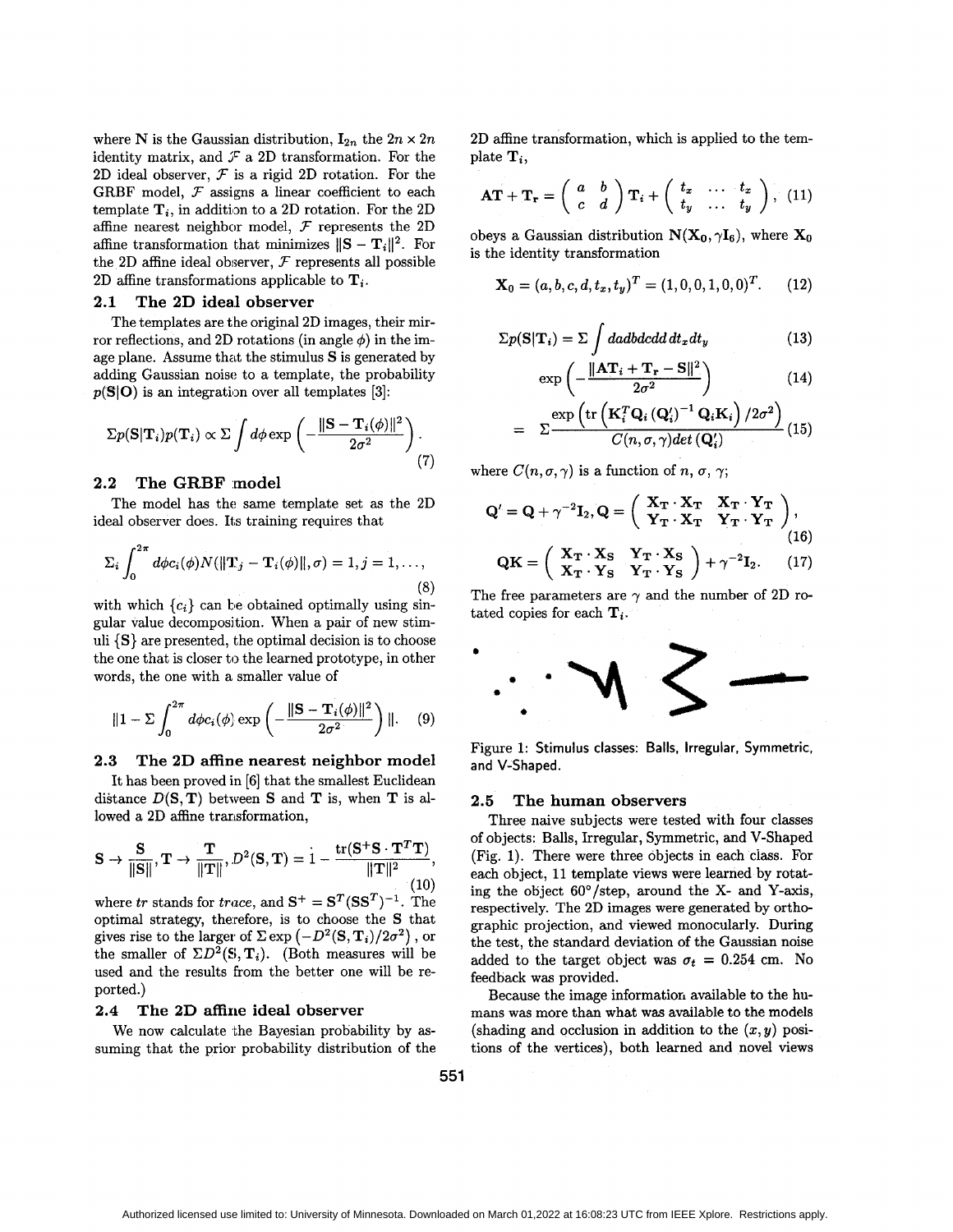were tested in a randomly interleaved fashion. Therefore, the strategy that humans used in the task for the learned and novel views should be the same. We predict that if the humans used a **2D** affine strategy, then their performance *relative* to the **2D** affine ideal observer should not be higher for the novel views than for the learned views. One reason to use the four classes of objects with increasing structural regularity is that Symmetric vs. Irregular), which the **2D** models cannot capture (the Only exception is the planar V-Shaped objects, for which the 2D affine models completely capture **3D** rotations, and are therefore the "correct" models.). If human performance increases with the increasing structural regularity of the objects, this would **bells Structural regularity is a 3D property (e.g., 3D Balls linguisr Symmetric V-Shaped Constant Constant Constant Constant Constant Constant Constant Constant Constant Constant Constant Constant Constant Constant Cons** lend support for the hypothesis that humans have used **3D** information in the task.

#### **2.6 Measuring performance**

**A** stair-case procedure was used to track the observers' performance at **75%** correct level for the learned and novel views, respectively, **120** trials for the humans, and **2000** trials for each of the models. For the GRBF model, the standard deviation of the Gaussian function was also sampled to search for the best result for the novel views for *each* of the **12** objects, and the result for the learned views was obtained accordingly. Likewise, for the **2D** affine ideal, the number of 2D rotated copies of each template  $T_i$  and the value  $\gamma$  were both extensively sampled, and the best performance for the novel views was selected accordingly. The result for the learned views corresponding to the same parameters was selected. This choice also makes it a conservative hypothesis test.

#### **3** Results

Fig. **2** shows the threshold performance, i.e., the standard deviation of the Gaussidn noise added to the distractor to maintain a 75% correct performance for the human observers and the models.

We use statistical efficiency to compare human to model performance.  $\mathcal E$  is defined as the information used by humans relative to the ideal observer:

$$
\mathcal{E} \equiv \left(\frac{d'_{human}}{d'_{ideal}}\right)^2 = \frac{\left(\sigma_d^{ideal}\right)^2 - \left(\sigma_t\right)^2}{\left(\sigma_d^{human}\right)^2 - \left(\sigma_t\right)^2},\tag{18}
$$

where  $d'$  is the discrimination index,  $\sigma$  is the threshold  $-\sigma_t$  is that added to the target, and  $\sigma_d$  to the distractor **[3].** Fig. **3** shows the statistical efficiency of the human observers relative to each of the four models.

We note in Fig. **3** that, relative to the affine observers, the efficiency for the novel views are higher than that for the learned views, except for the planar



Figure **2:** The thresholds for the learned and novel views, respectively. The dashed line is the standard deviation of the Gaussian noise added to the target.



Figure **3:** Statistical efficiencies of human observers relative to the four models.

V-Shaped objects. We are particularly interested in the Irregular and Symmetric objects in the 2D affine ideal case, in which the pairwise comparison between the learned and novel views across the six objects and three subjects yielded a significant difference (binomial,  $p < .05$ ). This suggests that the 2D affine ideal observer cannot account for the human observers' performance. We suggest therefore that **3D** information was used by the human observers (e.g., **3D** symmetry). This conclusion is supported in addition by the increasing efficiencies as the structural regularity increased from the Balls, Irregular, to Symmetric objects.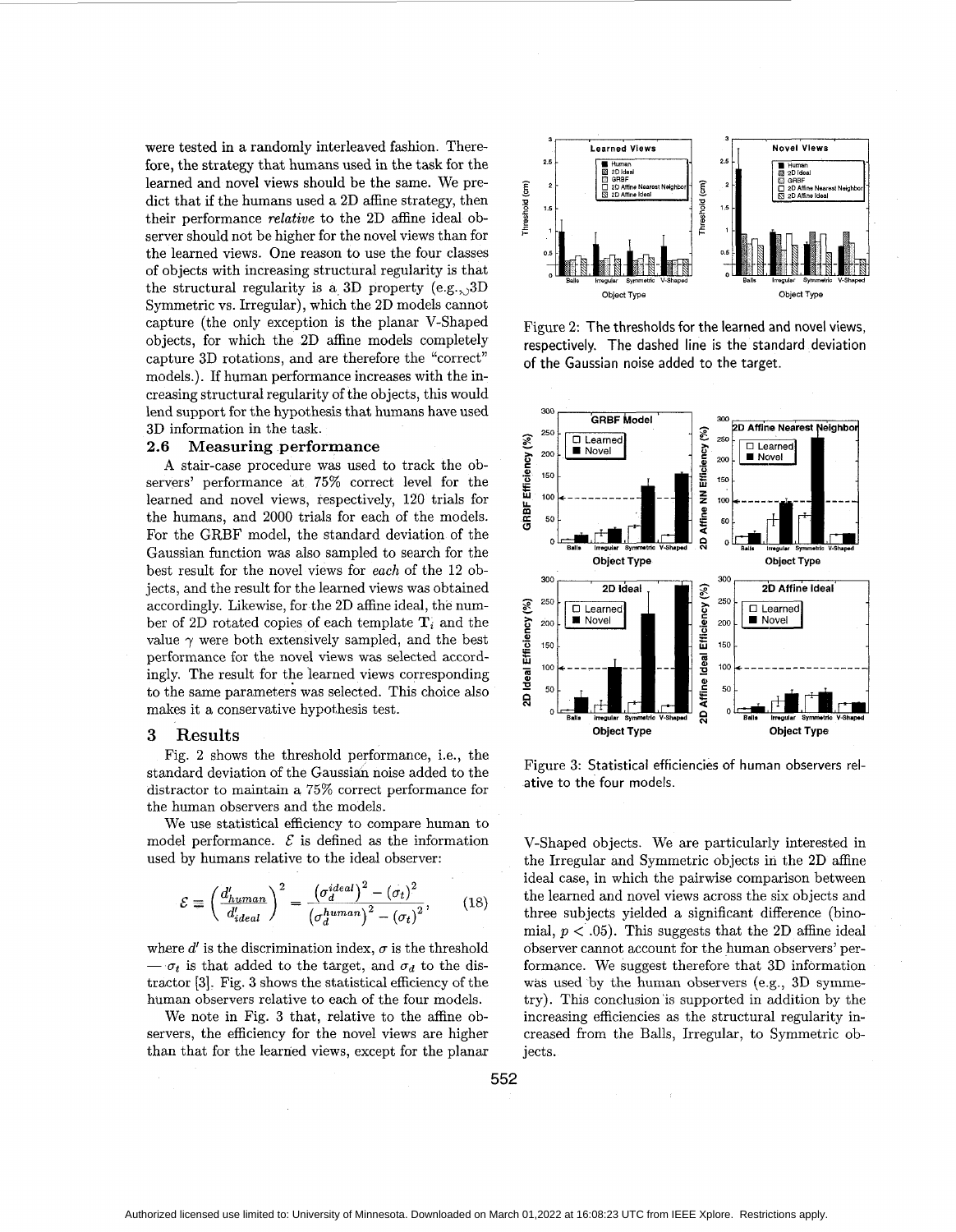### **4 Conclusions**

Computational models of visual cognition are often-subject to information theoretic as well as implementational constraints. When a model's performance mimics that of humans, it is difficult to interpret which aspects of the model, if any, characterize the human visual system. For example, human object recognition could be simulated by both a GRBF model and a model with partial **3D** information of the object. The approach we are advocating here is that, instead of trying to mimic human performance by a computational model, we design an implementation free model that yields the best possible performance under explicitly specified computational constraints. This model serves **as** a rigorous benchmark, and if human observers outperform it, we can conclude firmly that the humans must have used better computational strategies than the model can. We showed here that models of independent **2D** templates with **2D** linear operations cannot accounk for the human performance, suggesting that our human observers may have used the templates to reconstruct a (crude) **3D** structure of the object. This kind of strong conclusiop rests on ideal observer analysis.

### **Appendix: 2D affine ideal observer**

In this section, we derive the **2D** affine ideal observer formulation. We consider the case of only one template. Assume that the template **T** and the input stimulus image **S** are represented as:

$$
\mathbf{T} = \begin{pmatrix} x_{\mathbf{T}}^1 & x_{\mathbf{T}}^2 & \dots & x_{\mathbf{T}}^n \\ y_{\mathbf{T}}^1 & y_{\mathbf{T}}^2 & \dots & y_{\mathbf{T}}^n \end{pmatrix} = \begin{pmatrix} \mathbf{X_T} \\ \mathbf{Y_T} \end{pmatrix}, \quad (19)
$$

$$
\mathbf{S} = \left(\begin{array}{cccc} x_{\rm S}^1 & x_{\rm S}^2 & \dots & x_{\rm S}^n \\ y_{\rm S}^1 & y_{\rm S}^2 & \dots & y_{\rm S}^n \end{array}\right) = \left(\begin{array}{c} \mathbf{X}_{\rm S} \\ \mathbf{Y}_{\rm S} \end{array}\right). \tag{20}
$$

A **2D** affine transformation to the template **T** is

$$
\mathbf{A}.\mathbf{T} + \mathbf{T_r} = \left(\begin{array}{cc} a & b \\ c & d \end{array}\right) \mathbf{T} + \left(\begin{array}{cc} t_x & \dots & t_x \\ t_y & \dots & t_y \end{array}\right),\tag{21}
$$

with  $\{a,b,c,d,t_x,t_y\} \in (-\infty,\infty)$ .

If we assume that the stimulus image **S** is obtained by first applying a **2D** affine transformation to the template image **T,** and then adding independent Gaussian noise  $N(0, \sigma I_{2n})$  to the resultant image, we have

$$
p(S|T, A, T_r) = p(N = S - (A T + T_r)).
$$
 (22)

Let us calculate  $S - (A T + T_r)$  first. Without loss of generality, we assume that the template image **T** is centered at the origin, i.e.,

$$
\Sigma_{i=1}^{n} x_{\mathbf{T}}^{i} = \Sigma_{i=1}^{n} y_{\mathbf{T}}^{i} = 0.
$$
 (23)

We now calculate the squared Euclidean distance of  $\|\mathbf{S} - (\mathbf{A} \mathbf{T} + \mathbf{T}_r)\|^2$ . More explicitly, the squared Euclidean distance is

$$
\|\mathbf{T}_x + a\mathbf{X}_\mathbf{T} + b\mathbf{Y}_\mathbf{T} - \mathbf{X}_\mathbf{S}\|^2 + \|\mathbf{T}_y + c\mathbf{X}_\mathbf{T} + d\mathbf{Y}_\mathbf{T} - \mathbf{Y}_\mathbf{S}\|^2.
$$
\n(24)

We now look at the first term, given Eqn. **(23),** we have

$$
\|\mathbf{T}_x + a\mathbf{X}_\mathbf{T} + b\mathbf{Y}_\mathbf{T} - \mathbf{X}_\mathbf{S}\|^2 = \tag{25}
$$

$$
||\mathbf{T}_x - \mathbf{X}_S||^2 + ||a\mathbf{X}_T + b\mathbf{Y}_T||^2 \qquad (26)
$$

$$
-2(aX_{\mathbf{T}}\cdot X_{\mathbf{S}}+bY_{\mathbf{T}}\cdot X_{\mathbf{S}}). \t(27)
$$

The first term on the right side is

$$
nt_x^2 - 2t_x \Sigma x_S^i + \mathbf{X}_S^2 = n[(t_x - \bar{x})^2 + var(x_S)], \quad (28)
$$

$$
\bar{x} = \sum x_{\rm S}^{i} / n, var(x_{\rm S}) = X_{\rm S}^{2} / n - (\bar{x})^{2}.
$$
 (29)

The last two terms on the right side are

$$
a^2\mathbf{X}_{\mathbf{T}}^2 + b^2\mathbf{Y}_{\mathbf{T}}^2 + 2ab\mathbf{X}_{\mathbf{T}}\cdot\mathbf{Y}_{\mathbf{T}} - \qquad (30)
$$

$$
2(aX_{\mathbf{T}}\cdot X_{\mathbf{S}}+bY_{\mathbf{T}}\cdot X_{\mathbf{S}}).
$$
 (31)

So the total squared distance is

$$
n\left(\left(t_x-\bar{x}\right)^2+\left(t_y-\bar{y}\right)^2+var\left(x_{\rm S}+y_{\rm S}\right)\right)
$$
(32)

$$
+{\mathbf{X_{T}}}^{2}\left(a^{2}+c^{2}\right)+{\mathbf{Y_{T}}}^{2}\left(b^{2}+d^{2}\right) \qquad (33)
$$

$$
+2(ab+cd)\mathbf{X}_{\mathbf{T}}\cdot\mathbf{Y}_{\mathbf{T}} \tag{34}
$$

$$
-2(aX_{\mathbf{T}} \cdot X_{\mathbf{S}} + bY_{\mathbf{T}} \cdot X_{\mathbf{S}})
$$
 (35)

$$
+2\left(cX_{\mathbf{T}}\cdot Y_{\mathbf{S}}+dY_{\mathbf{T}}\cdot Y_{\mathbf{S}}\right). \t(36)
$$

We write

$$
\mathbf{Q} = \begin{pmatrix} \mathbf{X}_{\mathbf{T}} \\ \mathbf{Y}_{\mathbf{T}} \end{pmatrix} \begin{pmatrix} \mathbf{X}_{\mathbf{T}} & \mathbf{Y}_{\mathbf{T}} \end{pmatrix} \tag{37}
$$

$$
= \left(\begin{array}{cc} \mathbf{X}_{\mathbf{T}} \cdot \mathbf{X}_{\mathbf{T}} & \mathbf{X}_{\mathbf{T}} \cdot \mathbf{Y}_{\mathbf{T}} \\ \mathbf{Y}_{\mathbf{T}} \cdot \mathbf{X}_{\mathbf{T}} & \mathbf{Y}_{\mathbf{T}} \cdot \mathbf{Y}_{\mathbf{T}} \end{array}\right), \qquad (38)
$$

$$
QK = \begin{pmatrix} X_T \\ Y_T \end{pmatrix} (X_S \ Y_S) \equiv (QK_1 \ QK_2).
$$
\n(39)

Then we can write the squared distance as

$$
n[(t_x - \bar{x})^2 + (t_y - \bar{y})^2 + var(x_{\rm S} + y_{\rm S})]
$$
 (40)

$$
+ (a \ b) \mathbf{Q} \begin{pmatrix} a \\ b \end{pmatrix} - 2 (a \ b) \mathbf{Q} \mathbf{K}_1 \tag{41}
$$

$$
+ (c \ d) \mathbf{Q} \begin{pmatrix} c \\ d \end{pmatrix} - 2 (c \ d) \mathbf{QK}_2.(42)
$$

Let  $\mathbf{v_x} \equiv \begin{pmatrix} u \\ b \end{pmatrix}$ ,  $\mathbf{v_y} \equiv \begin{pmatrix} v \\ d \end{pmatrix}$ . Completing the square, **e.g.,** 

$$
\mathbf{v_x}^T \mathbf{Q} \mathbf{v_x} - 2 \mathbf{v_x}^T \mathbf{Q} \mathbf{K_1} \rightarrow
$$
\n
$$
(\mathbf{v_x} - \mathbf{K_1})^T \mathbf{Q} (\mathbf{v_x} - \mathbf{K_1}) - {\mathbf{K_1}}^T \mathbf{Q} \mathbf{K_1},
$$
\n(43)

**553**